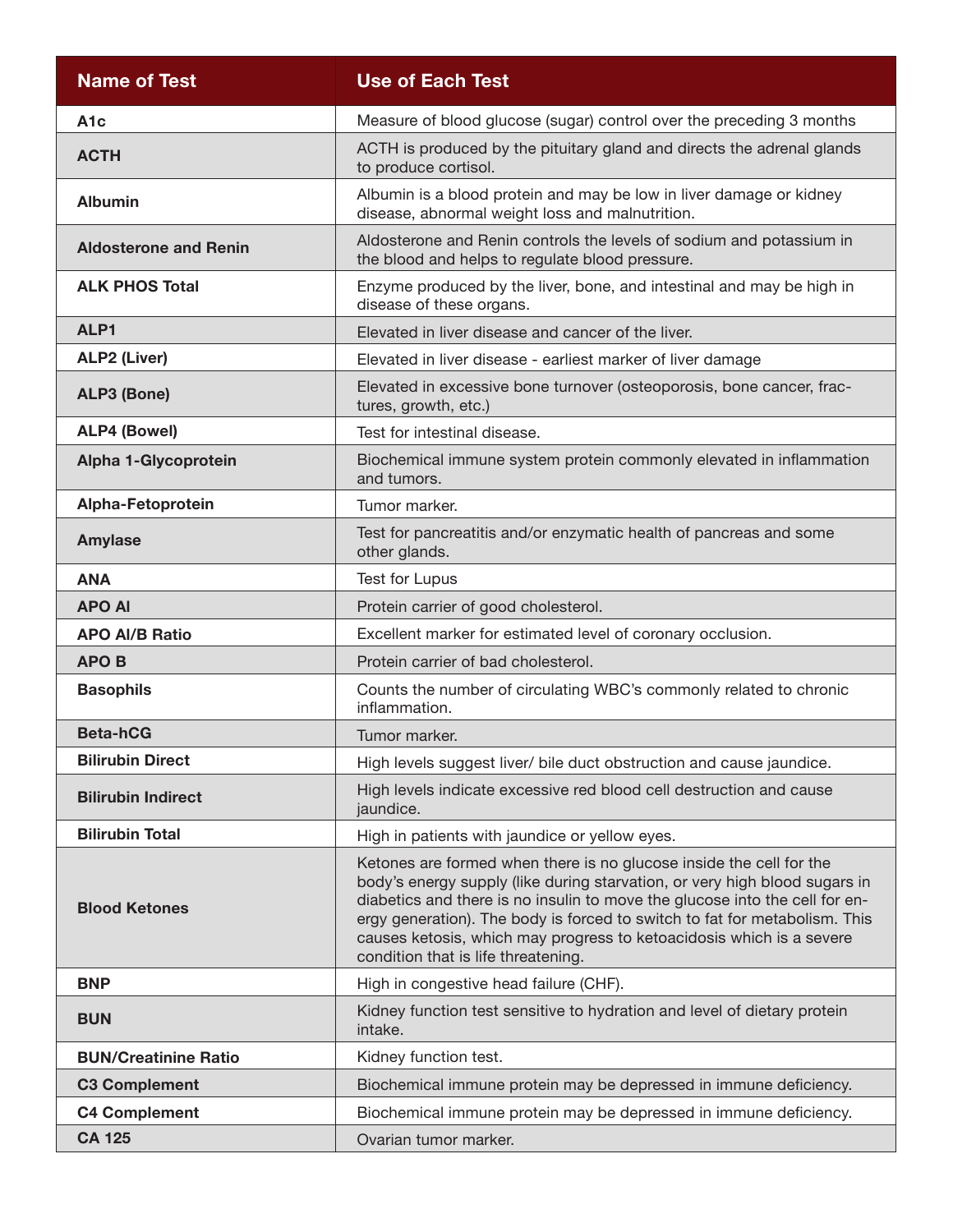| <b>Name of Test</b>                        | <b>Use of Each Test</b>                                                                                                                                                                                                   |
|--------------------------------------------|---------------------------------------------------------------------------------------------------------------------------------------------------------------------------------------------------------------------------|
| <b>Calcitonin</b>                          | Calcitonin is a hormone, which is produced by the C-cells in the thyroid<br>gland and this test is used to diagnose medullary thyroid cancer                                                                              |
| <b>Calcium Total</b>                       | Test of calcium level in blood, both bioactive and inactive.                                                                                                                                                              |
| <b>Catecholamines, Plasma</b><br>and Urine | Catecholamines are hormones produced by the adrenal glands and the<br>test is used to diagnose pheochromocytomas which are tumors which<br>make excessive adrenaline.                                                     |
| <b>CEA</b>                                 | Intestinal tract tumor marker especially colorectal.                                                                                                                                                                      |
| Ceruloplasmin                              | Biochemical immune protein often depressed in chronic fatigue.                                                                                                                                                            |
| <b>Chloride</b>                            | Very important electrolyte level for life support (found in table salt).                                                                                                                                                  |
| <b>Cholesterol Total</b>                   | Test for fat metabolism. Generally elevated by consuming animal fats.                                                                                                                                                     |
| <b>Chromogranin A</b>                      | Chromogranin A may be elevated in benign and malignant tumors, in-<br>cluding carcinoid tumors, insulinomas and pheochromocytoma.                                                                                         |
| <b>CK2 (MB)</b>                            | Sensitive marker for heart muscle damage (angina, ischemia, MI, etc.).                                                                                                                                                    |
| <b>CK3 (MM)</b>                            | Sensitive marker for skeletal muscle.                                                                                                                                                                                     |
| <b>CK TOTAL</b>                            | Sensitive marker for muscle disease (heart and skeletal combined).                                                                                                                                                        |
| <b>Clotting Time</b>                       | Measures the rate of blood clot formation.                                                                                                                                                                                |
| <b>Cortisol</b>                            | Adrenal cortex hormone. The test is done at 8am when cortisol levels<br>are highest.                                                                                                                                      |
| <b>C-Peptide</b>                           | C-peptide is released from the pancreas at the same time as insulin and<br>is a measure of insulin levels                                                                                                                 |
| <b>C-Reactive Protein</b>                  | Ultra high sensitivity inflammatory marker; especially useful indicator of<br>heart attack risk.                                                                                                                          |
| <b>Creatinine</b>                          | Kidney function filtration test, elevated in proportion to kidney failure.                                                                                                                                                |
| <b>D-ANA</b>                               | More sensitive test for Lupus                                                                                                                                                                                             |
| <b>DHEA-S</b>                              | Adrenal hormone, a weak male sex hormone which is predominantly<br>found in males but also exists in females. High levels in females related<br>to masculine changes in the body.                                         |
| eGFR                                       | This is a measure of the creatinine clearance or the ability of the kidney<br>(glomeruli) to filter out waste products. The eGFR is low in renal failure.                                                                 |
| <b>Eosinophils</b>                         | Counts the number of circulating WBC's commonly related to allergy.                                                                                                                                                       |
| <b>ESR</b>                                 | Elevated in inflammation and anemia.                                                                                                                                                                                      |
| <b>Estradiol</b>                           | The primary female hormone. This test is useful in disorders of the men-<br>strual cycle and in fertility testing.                                                                                                        |
| <b>Ferritin</b>                            | Defines the level of total stored iron resources.                                                                                                                                                                         |
| <b>Fibrinogen</b>                          | Clot forming protein used with CRP in evaluating risk of heart attack.                                                                                                                                                    |
| <b>Folic acid</b>                          | Folic acid is a vitamin that is needed for the formation of red blood cells,<br>and nerve function and may be low in anemia and neuropathy.                                                                               |
| <b>Free PSA</b>                            | Very sensitive marker for prostate disease and prostate tumors.                                                                                                                                                           |
| <b>Fructosamine</b>                        | The Fructosamine test measures the amount of glucose which is bound<br>to albumin in the blood. The Fructosamine is high when the levels of<br>glucose in the blood are higher than normal.                               |
| <b>FSH</b>                                 | Follicle stimulating hormone is a pituitary hormone that stimulates the<br>development of the egg by the ovaries and the production of sperm by<br>the testes and useful in fertility testing and for menstrual disorder. |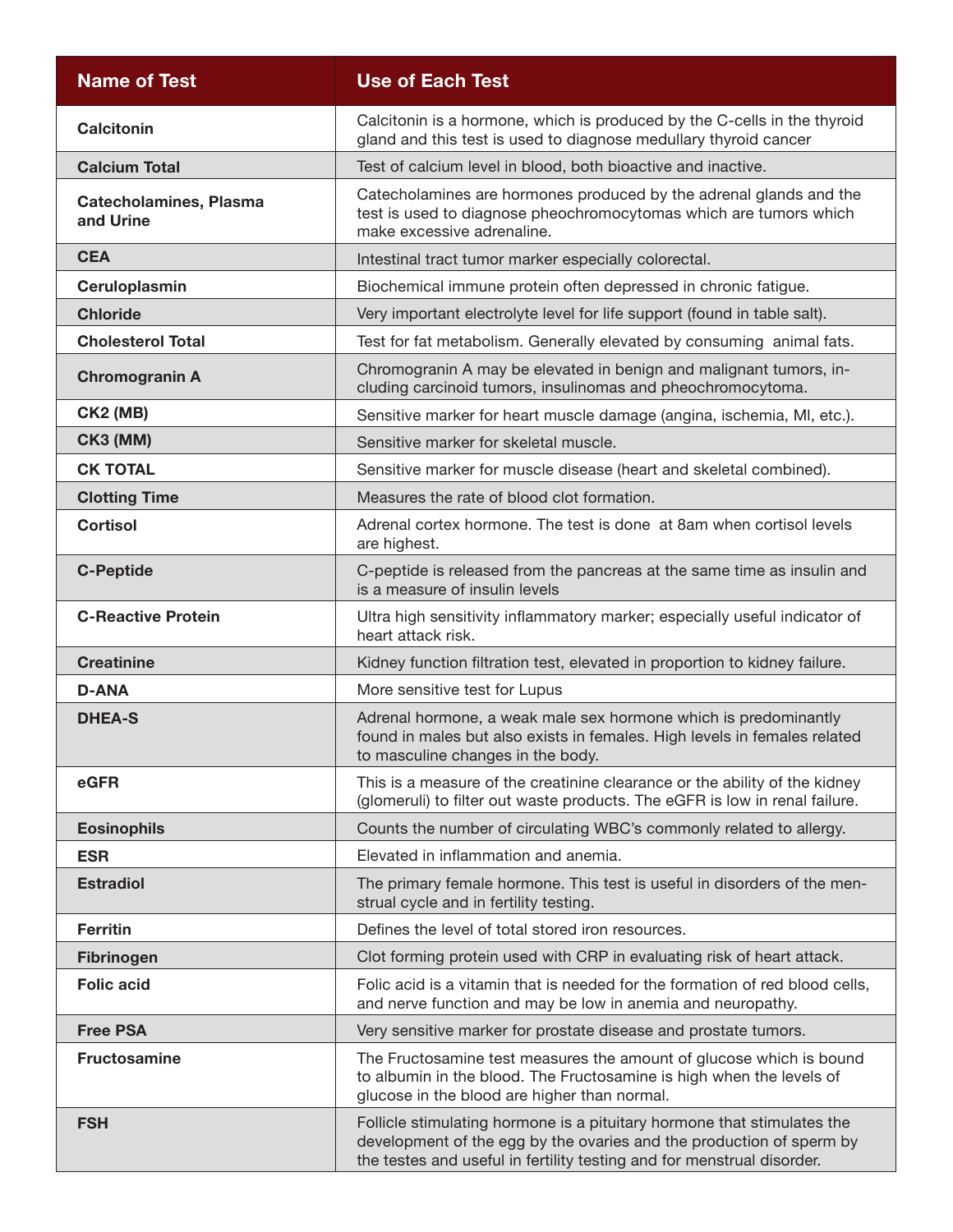| <b>Name of Test</b>        | <b>Use of Each Test</b>                                                                                                                                        |
|----------------------------|----------------------------------------------------------------------------------------------------------------------------------------------------------------|
| <b>FTI</b>                 | Calculated thyroid function test index.                                                                                                                        |
| <b>Gastrin</b>             | Stomach hormone activates production of peristalsis, HCI, intrinsic fac-<br>tor and enzymes.                                                                   |
| <b>GGT</b>                 | Test of liver duct blockage and/or alcoholism.                                                                                                                 |
| <b>Globulin</b>            | Test for total amount of immune (defensive) proteins in the blood.                                                                                             |
| <b>Glucose</b>             | Test for diabetes and hypoglycemia.                                                                                                                            |
| <b>Growth hormone (GH)</b> | Produced by the pituitary gland, for stature and growth.                                                                                                       |
| Haptoglobin                | Biochemical immune protein depressed in hemolysis.                                                                                                             |
| <b>HDL Cholesterol</b>     | Generally called good cholesterol presumably protects arteries from<br>plaque.                                                                                 |
| <b>Hematocrit</b>          | Measures the red blood cell volume in circulation.                                                                                                             |
| Hemoglobin                 | Measures the amount of red color in the blood (hemoglobin).                                                                                                    |
| Homocysteine               | High levels are associated with increased cardiovascular disease risk.                                                                                         |
| <b>13 Uptake</b>           | Circulating level of precursor thyroid hormone.                                                                                                                |
| lgA                        | Antibody production primarily of gut lining origin.                                                                                                            |
| <b>IgE</b>                 | Antibody production elevated in allergic sensitivity and parasites.                                                                                            |
| IGF-1                      | IGF-1 is an indicator of the amount of growth hormone being produced<br>by the body                                                                            |
| <b>IgG</b>                 | Antibody production may be elevated in chronic inflammation.                                                                                                   |
| <b>IgM</b>                 | Antibody production may be elevated in acute inflammation.                                                                                                     |
| <b>Insulin</b>             | Insulin is produced by the pancreas. Insulin may be low in diabetics<br>and high in patients with hypoglycemia due to a tumor of the pancreas<br>(insulinoma). |
| <b>Ionized Calcium</b>     | Test for bioactive or immediate available calcium to muscles, heart, ner-<br>vous system, etc.                                                                 |
| <b>Iron-Total Serum</b>    | Blood level for circulating iron.                                                                                                                              |
| <b>LDH Total</b>           | Combined marker for heart, liver, hemolytic, muscle, lung, renal patholo-<br>gies.                                                                             |
| <b>LDL Cholesterol</b>     | Generally called bad cholesterol presumably contributing to damage of<br>arteries.                                                                             |
| LН                         | A Pituitary hormone that stimulates the ovaries and testes; useful in<br>fertility testing.                                                                    |
| <b>Lipase</b>              | Test for pancreatitis and functional health of pancreas.                                                                                                       |
| Lymphocytes                | Counts the number of circulating regenerative white blood cells.                                                                                               |
| <b>Magnesium Total</b>     | Test for magnesium deficiency.                                                                                                                                 |
| <b>MCH</b>                 | Measures the concentration of hemoglobin in the red cells.                                                                                                     |
| <b>MCHC</b>                | Measures the average concentration of hemoglobin in the red blood<br>cells.                                                                                    |
| <b>MCV</b>                 | Measures the size of the red blood cells.                                                                                                                      |
| <b>Monocytes</b>           | Counts the number of circulating WBC's commonly related to chronic<br>inflammation.                                                                            |
| <b>Neutrophils</b>         | Counts the number of circulating infection and inflammation-fighting<br>white blood cells.                                                                     |